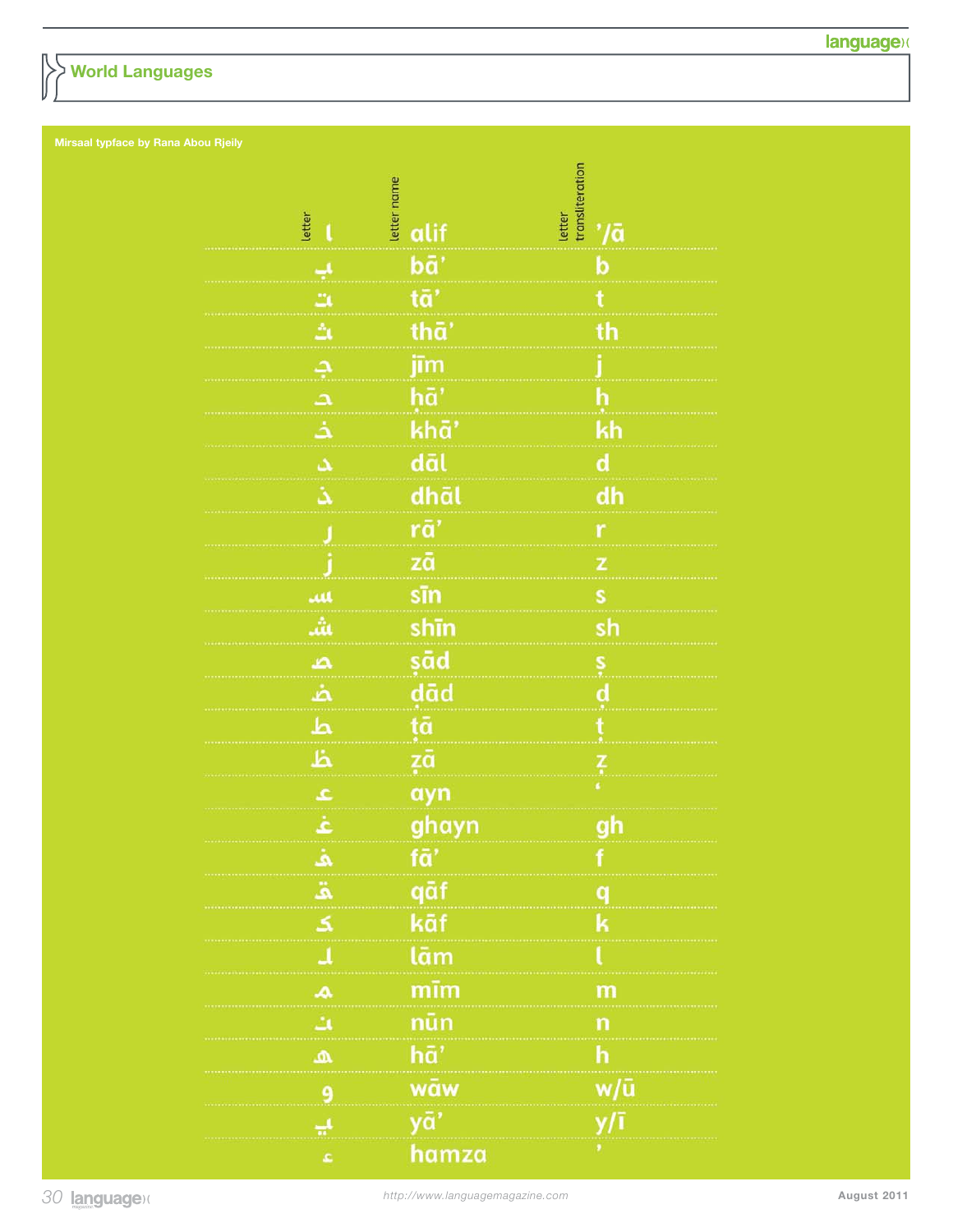# Changing the Face of Arabic

*Sandy Saghbini* and *Raisa Zaidi* explain the complex, controversial, and creative impact of technology on Arabic typeface development

#### **Arabic Around the World**

Over the past two decades, the influence of Arabic language and culture has swiftly spread across the world. Indeed, Arabic is one of the most widely spoken languages on the planet — it is spoken in 23 countries and is the native language of roughly 300 million people. Designer David Learman claims that the Arabic language has not only influenced countries around the world, but has also spread "rapidly across most developed societies." He goes on to assert that "no matter where you are located — London, Paris, Berlin, or indeed on the other side of the world in the U.S. or Australia — awareness of Islam and Arab cultures is becoming increasingly important from a design and communications perspective." As design practitioner Halim Choueiry points out, many experts consider globalization's greatest impact to have been on the Middle East. At the heart of such change is the Arabic language itself.

With the development of communications technology, Arabic designers have worked hard to ensure that their language is included. However, this is only a recent development. For years, Middle Eastern designers and typographers struggled to keep up in a global market largely dominated by Latin-based alphabets. These struggles have plagued the development of Arabic typography throughout history. Indeed, Arabic calligraphers were not initially part of Gutenberg's movable type innovation of the late 1440s, mainly due to the language's cursive, non-Latin structure. Renowned typographer Mourad Boutros offers insight to Arabic's traditional structure and its conflict with the

function of the metal press (movable type). To put it simply, the "methods of creating typefaces for printing from metal type were developed specifically for the Latin alphabet," meaning that languages with other alphabets, such as Arabic, had to conform and make sacrifices in order to use the same process and keep up with the world's technology.

#### **Difficulties with Movable Type**

Such sacrifices often meant total reconstruction of Arabic letterforms. Metal type consisted of blocks of metals that were divided into units," with the "deciding and dictating factor" for Latin typefaces dealing with the construction of the letterforms to their collective height. In other words, it was ultimately the height of the metal type's body that determined linear type for Latin alphabets. As Boutros further explains, the majority of Latin fonts are designed "so that each letter is set and spaced apart from its fellows." Latin fonts can also "be described as being of a vertical construction," with much emphasis placed on the ascenders and descenders of its letters. Arabic, however, appears to be the complete opposite in its construction, with much emphasis placed on letterforms that are physically linked by a horizontal line within a word. It is precisely Arabic's more fluid and horizontal form that puts it in such contrast with the more "controlled and inflexible Latin letterforms." And, to make things even more complicated, the Arabic alphabet's 28 basic letters each have different forms depending on their position within the word: whether the letter is at the beginning, middle, or end of a word changes its appearance.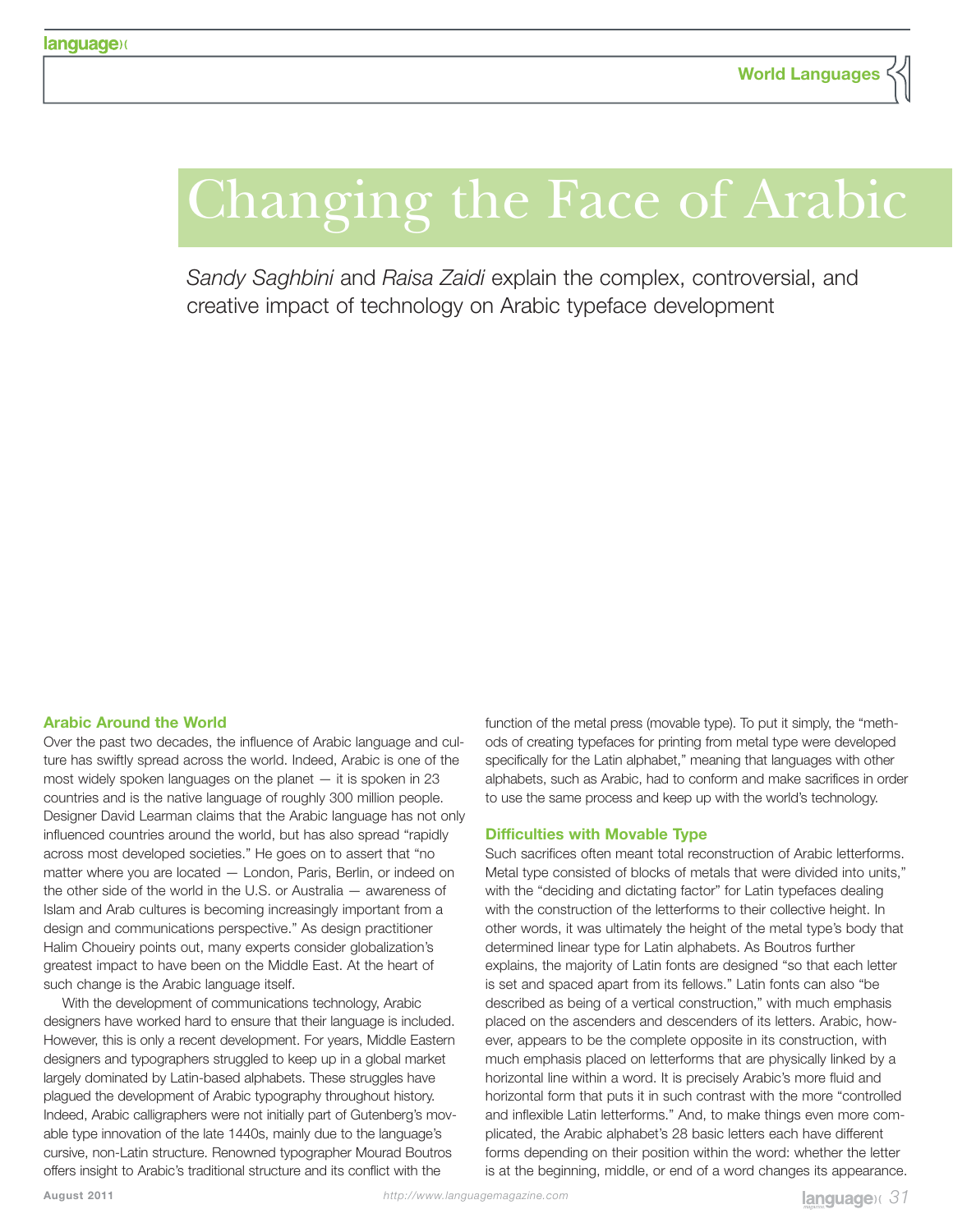## **"No matter where you are located — London, Paris, Berlin, or indeed on the other side of the world in the U.S. or Australia — awareness of Islam and Arab cultures is becoming increasingly important from a design and communications perspective."**

In the article "Advances in Arabic Printing," Walter Tracey, who in 1947 became the manager of typeface development for Linotype, explains that Arabic's cursive characteristic and the variations in letterforms "made the manual and mechanical typesetting of Arabic a more laborious task than the typesetting of European languages." In turn, this made it difficult for Arabic-speaking countries to keep up with the technology of movable type and printing. The metal press had initially been created for a vertical, spaced, and less fluid alphabet than Arabic.

#### **The Merging of Western and Arab Worlds**

Arabic has managed to become one of the most influential languages in today's global communications market thanks to the collaborations between Western and Middle Eastern businesses. Halim Choueiry explains that, for the last century, the Middle East has been "importing to the Arab world what has been produced by the West," which has "resulted in many people growing accustomed to speaking two languages." The Middle Eastern country of Lebanon is often used as a prime example of this, since most of the population speaks Arabic, English, and French to such an extent that it is normal for them to switch between and integrate Latin words into their everyday conversations. Lebanon is also known as one of the most Westernized countries in the Middle East, where many multinational companies kept their offices during the 1960s. Most creative work in advertising, design, or branding took place in Lebanon's capital, Beirut, before the onset of war in 1975. With the oil boom of the Middle East, both multinational and local companies wanted to create brand identities that would appeal to Arabic speakers while keeping their Western identity. This resulted in a movement in which Latin letterforms and Arabic letterforms appeared together in logo designs, ultimately bridging the typographies of Western and Arab worlds.

#### **Simplifying the Arabic Alphabet**

This collaborative design method proved quite successful in establishing trendy and memorable brand logos for both local and multinational businesses, prompting designers to think of more creative ways for Arabic and Latin alphabets to interact while keeping the original logos' feel. But such wasn't new: about 20 years earlier, a Lebanese architect and typographer, Nasri Khattar, created "Unified Arabic," a simplified printed form of the Arabic alphabet that consisted of 28 detached characters. Unified Arabic "was meant to ease the learning and writing of the script by reducing the number of shapes letters could assume." Indeed, Khattar's approach toward simplifying the Arabic alphabet ignited a movement that is still influencing many typographers and designers today.

A key figure in this movement is Boutros, who is best known for the development of "Simplified Arabic Type" in 1993, which revolutionized Arabic's availability on computers. With his wife, Arlette Boutros, they created truetype fonts that were compatible with Microsoft's Arabic Windows as well as the Mac OS Arabic Language Kit. The Boutros couple has also designed more than 50 Arabic type-

faces, with some available on IBM printers as core fonts. But aside from these accomplishments, Mourad Boutros had followed Nasri Khattar's lead by designing a detached, non-cursive Arabic font known as "Basic Arabic." By creating a detached alphabet, Arabic became more compatible and simpler to work with when dealing with Latin-based computer systems, and also became more appealing to non-Arabic speakers and the global-market.

However, merging the Arabic alphabet with Latin alphabets is a complex undertaking. According to Boutros, "Conveying a theme from one language to another is not a simple task, and we should not treat this lightly, given all the cultural connotations that it entitles...Latin and Arabic typographies should interact as if putting two cultures together. Once each shows its own identity then, in the design of the artwork, the typographies will work concurrently."

#### **Keeping Up with Modern Technology**

But why is it so important for the Arabic alphabet to be simplified and merged with Latin alphabets? Boutros explains that the movement to simplify the Arabic alphabet will help solve problems that have made technological advances with typography difficult in the Middle East. For example, the first mobile phones in Arab-speaking countries did not have an Arabic typeface, so mobile phone users would use the Latin alphabet to express Arabic words. However, not all Arabic letters could be matched by a Latin letter, so Latin numerals were used in between the Latin letters in order to properly express the Arabic word. According to Boutros, this created "a hybrid language based on technological limitations that became habit." Even with today's availability of the Arabic Mobile Interface, this type of language is still used when texting, emailing, and chatting. Boutros told *Language Magazine* that his books were meant to address these types of problems.

The dearth of Arabic fonts installed on computers is a result of the fact that only Latin based languages were taken into account at first. Only two Arabic fonts are currently installed in the majority of users' computers around the world, which means websites created in Arabic stay limited to these fonts so they are readable to most visitors. Therefore, most Arabic websites come across as bland and messy.

One of the most important developments for the improvement of Arabic typeface design came about in the late 20th century, with Letraset's invention of the dry transfer process. Boutros explains that this process allowed typographers to use "Instant Lettering" sheets to form words and texts by "releasing a letter from a retaining sheet." Letraset's development ultimately led to the production of the typeface Tanseek, which took a new approach in developing Arabic for print. Unlike prior Arabic typefaces developed for movable type, Tanseek was developed with Latin being used as a supplementary font. Instead of having the Arabic alphabet depend primarily on supplementing the Latin alphabet, the Latin alphabet was now being used to supplement the Arabic alphabet. Tanseek proved to be highly successful in its bilingual approach, resulting in a harmonious relationship between Latin and Arabic alphabets.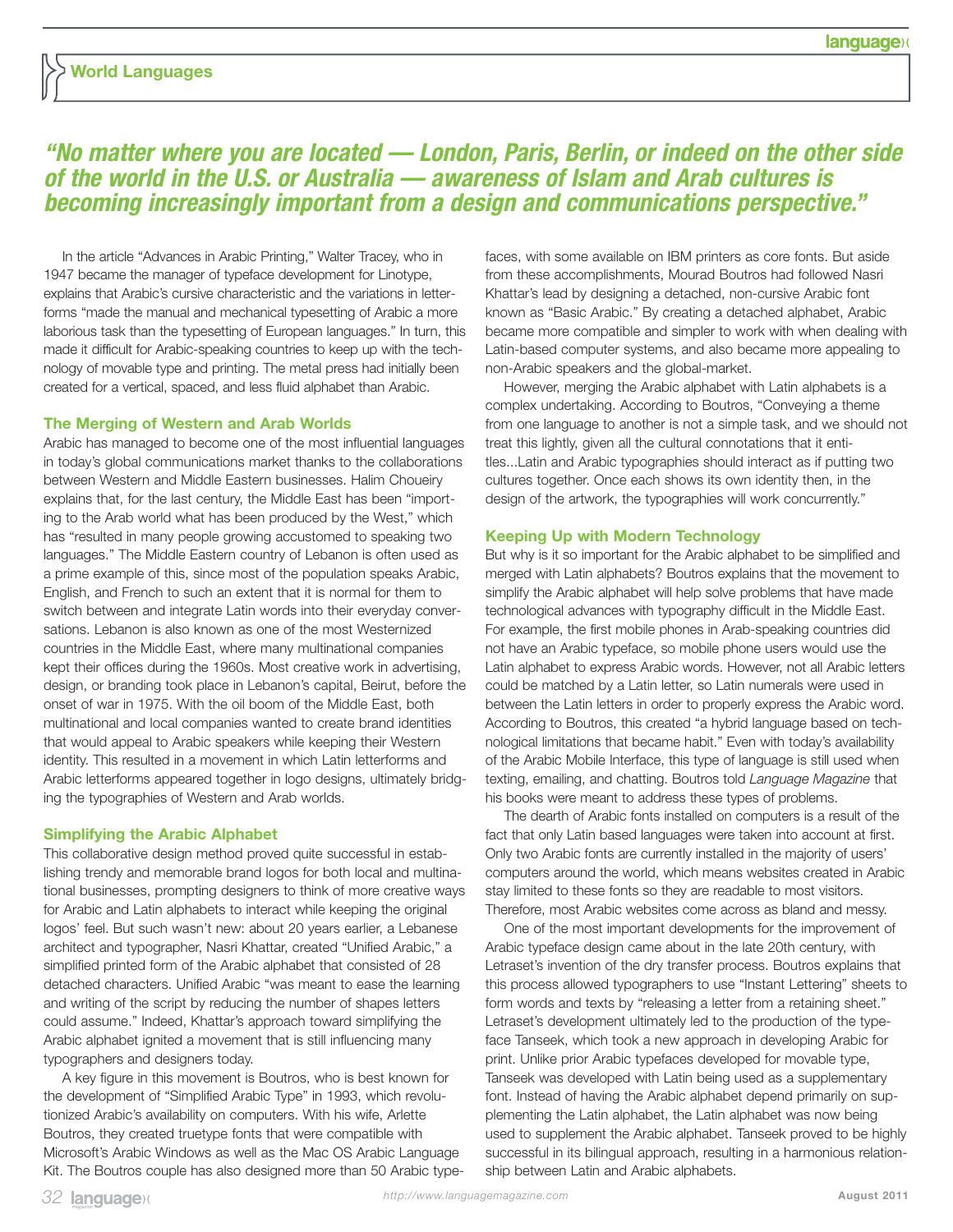### **World Languages**

#### Letterforms in connected Arabic



**Page from** *Cultural Connectives*

#### **Detached Arabic Alphabet: An Educational Tool**

Keeping up with and solving problems concerning technology are not the only good reasons for simplifying the Arabic alphabet. One of the most important reasons revolves around making the language easier to learn for non-Arabic audiences. "Unified Arabic" and "Basic Arabic" are described as typefaces that serve "as educational tools to simplify and accelerate the process of learning to read and write Arabic." Making Arabic less difficult to learn is the subject of *Cultural Connectives*, which focuses on Mirsaal, an Arabic font that Abou Rjeily created from scratch to lend a more detailed understanding of harmonizing Arabic and Latin alphabets. The presentation of Mirsaal is creative, visually appealing, and easily understood. Yet, creating a detached Arabic alphabet poses problems as well. Many Arabic speakers have voiced their concerns about a detached alphabet, several believing it to be inappropriately "Westernizing" the language and stripping it of its cultural tradition. But Abou Rjeily believes otherwise, "Calligraphy and typography have very different purposes and,

in my opinion, separating Arabic type from calligraphy is not disrespectful — on the contrary, it assists in the development of the language and leaves room for experimentation." She also tells *Language Magazine* that Mirsaal was not created nor meant to be seen as a substitute for the Arabic alphabet. "Mirsaal is a message, a medium that helps simplify a very complicated script. It is not a substitute."

To get this message across, Abou Rjeily juxtaposes the traditional Arabic alphabet with the Latin alphabet in a way that makes it easy for readers to compare the two, "Instead of totally substituting Arabic with Latin, or using calligraphic Arabic, which has a very complicated shape, I use a detached font to introduce Arabic to non-Arabic speakers." Mirsaal "maintains the integrity of the Arabic script and letters by only simplifying their representation. Each letter has one shape wherever it stands in a word instead of three or four shapes. This way it's less difficult to recognize the letters and memorize them."

Cultural awareness is of great importance when merging of Arabic and Latin alphabets. Large corporations have made huge mistakes when advertising their products in Arabic, sometimes coming off as culturally inappropriate.

#### **Still a Long Journey Ahead**

Whether in design, technology, or business, the Arabic language has experienced immense growth in a short period of time. Yet, there are still many obstacles that continue to afflict its growth. If Western developers don't open up more toward Eastern languages, these problems will continue to persist. In order to gain more support, it is up to Arabic-speaking typographers and developers, like Mourad and Arlette Boutros, Choueiry, Kandalaft, Abou Rjeily and others, to bring forth creative and innovative designs that will revolutionize Arabic's participation in technology, as well as preserve its cultural tradition and creativity. M

#### **References**

Abou Rjeily, R., *Cultural Connectives* Mark Batty Publisher, New York (2011) Boutros, M., Khouri, A., Learman, D., Choueiry, H., Kandalaft , G., Abi Aad, A., *Talking About Arabic*; Mark Batty Publisher, New York (2009) Boutros, M., *Arabic for Designers*; Mark Batty Publisher (2006) Krek, M., "The Enigma of the First Arabic Book Printed from Movable Type" Tracey, W., "Advances in Arabic Printing" *British Journal for Middle Eastern Studies* Vol. 2, No. 2 (1975)

Lunde, P., "Arabic and the Art of Printing" *Muslimheritage.com* http://muslimheritage.com/topics/default.cfm?articleid=988#ftnref2 Malkawi, L., "Alternative Layouts for the Arabic Keyboard: Optimizing Usability, Speed, Comfort, Accuracy, and Learning Curve" (2002) IBM Office Products Division, "Typewriter: An Informal History" (1977) http://www-03.ibm.com/ibm/history/exhibits/ modelb/modelb\_informal.html

**Sandiy Saghbini** is currently a student at the University of California, Irvine pursuing a BA in English with minors in psychology and educational studies in preparation for graduate schooling in school psychology.

**Raisa Zaidi** holds a BA from UCLA in political science, minoring in public affairs and Middle East North Africa studies. She has written for the *Daily Star Lebanon*, and attends Columbia University Graduate School of Journalism.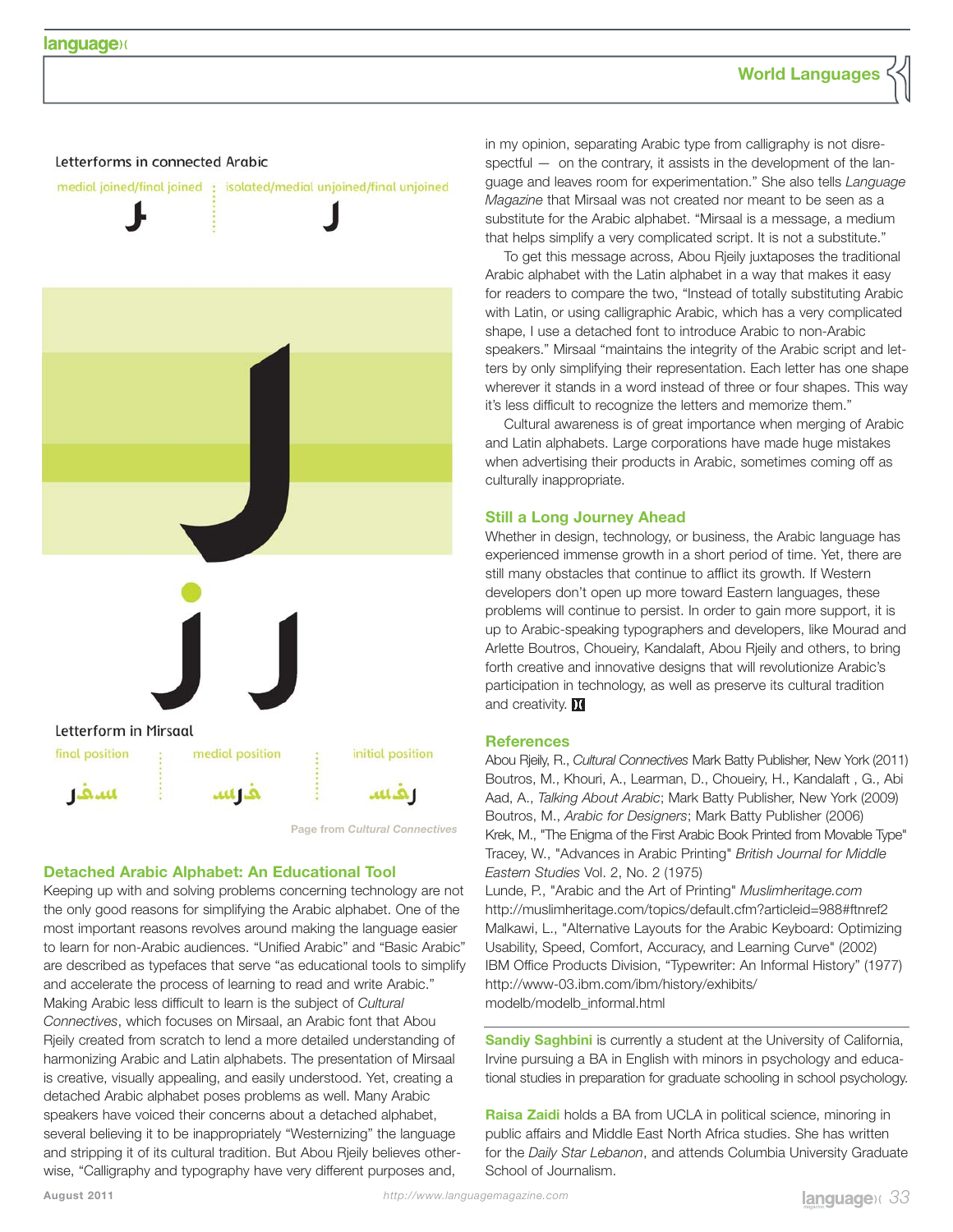## **World Languages**

# *Sandy Saghbini* asks *Rana Abou Rjeily,* creator of Mirsaal typeface, how type designers adapt to changing demands

| لعد و بعد نسب ال عد و () إلا نعد لعد الاست الاست الاست العالم العالم العالم العالم العالم العالم الع           |  |  |  |  |  |  |  |  |  |  |  |
|----------------------------------------------------------------------------------------------------------------|--|--|--|--|--|--|--|--|--|--|--|
| او ها العام العام ها ها ها ها سه العام العام Staying True to Type                                              |  |  |  |  |  |  |  |  |  |  |  |
| محققة مقاد مقاديدا تعادة الصال الدقاب الواقعا                                                                  |  |  |  |  |  |  |  |  |  |  |  |
| <u>یہ آیا ہو آئی اس اس اس میں کا اس کے اِیک ہم آئی ک</u> ے ایک ایک ایک ایک ایک                                 |  |  |  |  |  |  |  |  |  |  |  |
| تمايم ما معاملا عامل ما معاملا با مع مقال إلى نظر الله من الله من الله من كل م                                 |  |  |  |  |  |  |  |  |  |  |  |
| عَلَيْهَا وَ تَمَا عَاهَدَا عَلَيْهَا مَا وَالْكَلِّيْكَ بِكُمْ فَيَكُلِّ بِكُمْ وَالْبَابَ بَكَ بَيْشَ بِكُمْ |  |  |  |  |  |  |  |  |  |  |  |
| <u>ة لا تعامل المتحدة المتحدة التي تشارق الأشارة الأصاب المستطر بصائب كث</u>                                   |  |  |  |  |  |  |  |  |  |  |  |
| ان بعد المالية القاطانية عشال الأماسات بالأمال الإصارة بالأمالية المالية الأمالية المالية المالية ال           |  |  |  |  |  |  |  |  |  |  |  |

#### **In 1514, about 73 years after Gutenburg's printing press, a**

Venetian man named Gregorio de Gregorii wrote what is often credited as the first Arabic book published using movable type. The book was a Christian prayer book called *Kitab Salat al-Sawa'i* (*The Book of Hours*). Initially written for export to eastern Christian communities, the book proved extremely crude and difficult to read, primarily because of difficulties creating separate metal blocks that would print Arabic letters so that they could connect fluidly. Such contrasts in horizontal and vertical aspects, as well as the contrast in fluidity, caused this conflict. But Gregorii's book proved that it could be done, sparking the movement for Arabic-speaking countries to begin designing fonts that would be more compatible with movable type. It wasn't until 1586 that Arabic typeface began to improve in movable type, when famous French type designer Robert Granjon got involved. Initially known for his Latin and Greek calligraphy designs, Granjon created a more legible, oriental-styled Arabic font that would be used by the Medici Press (an Arabic printing press created by western Papacy to communicate with Eastern Christians).

Though Granjon's Arabic designs revolutionized the Arabic printing press and made it easier for designers to create more compatible fonts, it wasn't enough to place Arabic type development on the same page as Latin fonts. Arabic typography was still behind, and though its initial difficulties in construction and form had been modified to create more compatible fonts, Arabic still proved to be difficult to deal with in movable type and technology.

As designer Halim Choueiry states, "For the majority of the time, Arabic typeface development has been playing catch-up with Latin-based languages."

Case in point, the first Arabic typewriter didn't emerge until 1914, approximately 40 years after the first American typewriter. It wasn't until 1977 that the first IBM-compatible PC keyboard was developed to

accommodate right-to-left languages such as Arabic, Farsi, and Hebrew.

This resulted in an increased movement for Arab designers to create fonts that would appeal to the Latin-based structural system of computers. Designers hoped to create font designs that would make the language easier for non-speakers to learn. The trend to match Arabic typography with Latin typography emerged so that the two could exist in harmony. This need came to light in the 1970's and 1980s in the form of branding, when western companies began settling businesses in Arabicspeaking countries. These companies wanted to convert their logos into Arabic, so Latin alphabets converted into Arabic became necessary.

The production of creative Arabic typefaces boomed.

The creation of an Arabic typeface has always been extremely creative, but there are typically two ways to work on an Arabic typeface. According to Choueiry, the first and most common way involves the conversion of a Latin typeface into Arabic that it is in reach of every designer. The second and more complicated way is to create an original typeface from scratch by using an object, item, or similar inspiration.

The first method of converting a Latin typeface into Arabic aims in preserving the look and feel of a Latin typeface, thereby creating a visual match or cohesion between the two. Choueiry describes some common ways to do this by rotating, twisting, or tweaking Latin letters so that they resemble Arabic ones.

With the second method, any source can be used to create an Arabic typeface from scratch. As Choueiry explains, designers could analyze the imprint of a tire that has been scanned, looking for any sort of shapes that can be taken and warped to resemble an Arabic letter. Other examples could be scanned surfaces of carpets, skin, objects, and so forth. It's up to the designer's imagination.

To get a better idea of this creative process of developing an Arabic typeface, the author of *Cultural Connectives*, graphic designer and typog-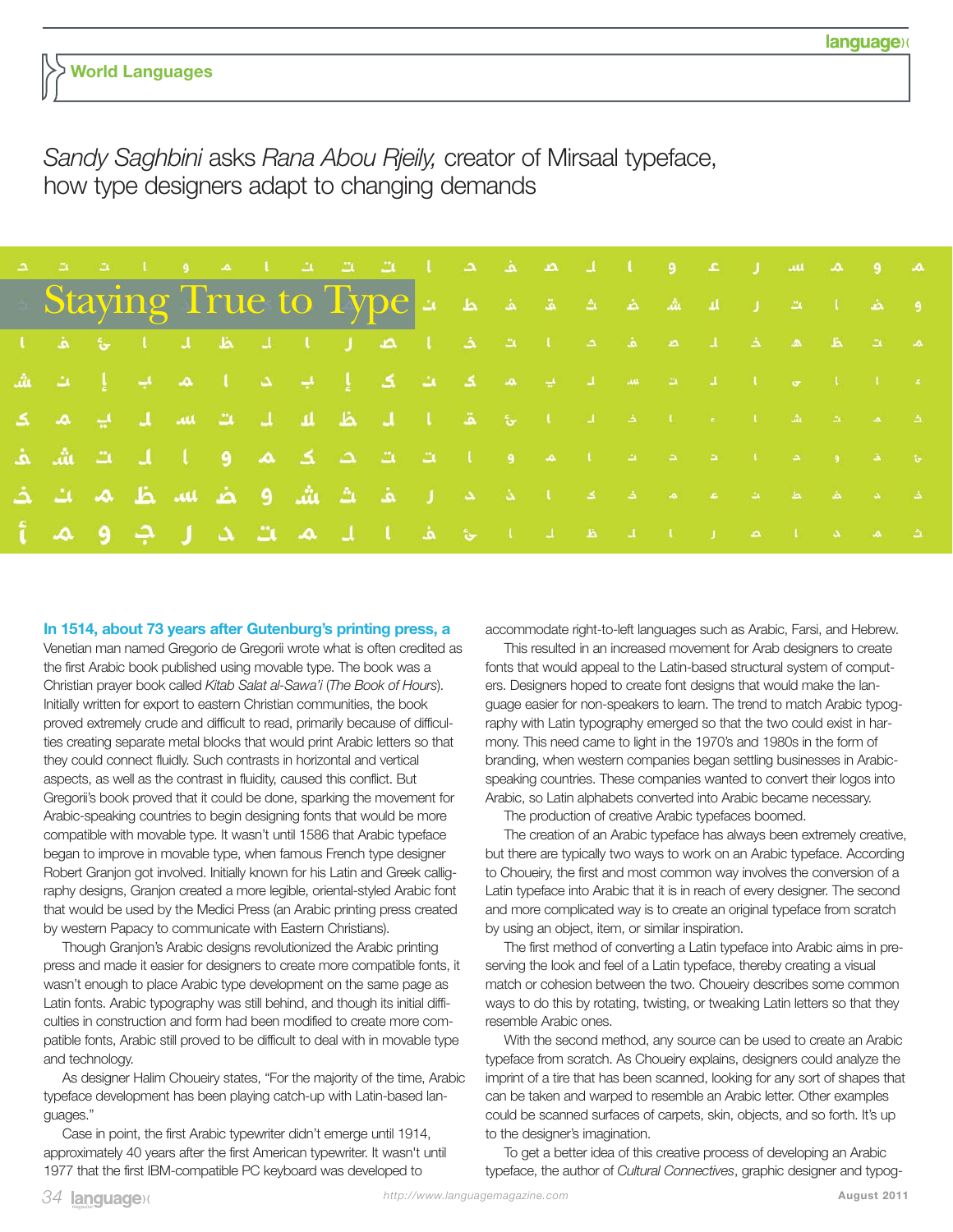|  |  |  | نت نبتا إشاعا تكاتب إلت مثال تتشاب نبديك كانتك                                                         |  |  |  |  |  |  |  |  |
|--|--|--|--------------------------------------------------------------------------------------------------------|--|--|--|--|--|--|--|--|
|  |  |  | تقاضا ونبا تشارقة إنشاعا بخالوا توقا اب                                                                |  |  |  |  |  |  |  |  |
|  |  |  | لل بعد و بطینت از عد وبال بطار مطابق بخش به عد از ما را بخش عد                                         |  |  |  |  |  |  |  |  |
|  |  |  | تکا بَصْدَة کال الله بَشْن بَصْدَة بِمَا بِدَعَة بِمَا حَدِيدًا بِدَعَالٍ بِقَا                        |  |  |  |  |  |  |  |  |
|  |  |  | نصاط تشانعة لأصار كصارف بكاتب فتالحاب الباطانا بويقا                                                   |  |  |  |  |  |  |  |  |
|  |  |  | الله لكانا أنها فكالله الأساء الأسأل الأساء علام الأساء الأساع الأساء الأساء الأساء الأساء الأساء ال   |  |  |  |  |  |  |  |  |
|  |  |  | الله الأستاذة التيهم بالتيك المستقل المستقل الأستاذ الأستاذة الأستاذة مقالة الأستاذة المستقلة الأستاذة |  |  |  |  |  |  |  |  |
|  |  |  | <u>بلا الإحداد الأحداث التشاكل المصارة الشدد عامية أمال الأساعدة</u>                                   |  |  |  |  |  |  |  |  |

rapher Rana Abou Rjeily has agreed to interview with *Language Magazine*.

#### **About Rana Abou Rjeily**

Rana Abou Rjeily received her BA in graphic design from Lebanon's Notre Dame University and went on to obtain a Masters degree in visual communication from Central Saint Martins, London. She has worked in Lebanon and the UK for international clients, including type designer Mourad Boutros. She is currently an independent designer and has been teaching typographic and design courses at Notre Dame University (NDU) since 2007.

**LM:** You've mentioned that creating a detached, non-cursive Arabic font doesn't need to be seen as disrespectful to the language itself, its people, and the Arab culture. Could you possibly tell us more about the conflict a non-cursive font might cause amongst Arab speakers and readers, and why they should accept it rather than reject it?

**RAR:** Some Arabs are strongly attached to their roots and culture, whereas others are very open to the western culture and accept new approaches to handling the script. To understand this you must look into history. The French colonized some countries like Lebanon, Tunisia and Algeria. In these countries, the young generation use their second language more often than not, which compromises writing Arabic in Arabic letters, and instead use something we now call Arabizi. This new writing style uses Latin letters and numbers to write Arabic because it's easier and quicker to communicate and type. I do believe that this threatens the Arabic script but I can't deny its efficiency and that it has become part of our culture. In my book *Cultural Connectives*, instead of totally substituting Arabic with Latin, or using calligraphic Arabic, which has a very complicated shape, I use a detached font to introduce Arabic to non-Arabic speakers. This font maintains the integrity of the Arabic script and letters by only simplifying their representation. Each letter has one shape wherever it

stands in a word instead of three or four shapes. This way it's less difficult to recognize the letters and memorize them. Mirsaal is a message, a medium that helps simplify a very complicated script. It is not a substitute.

**LM:** Arabic typographers and designers focus primarily on revolutionizing Arabic typography so that it may better interact with the ever-advancing technology of the future. Yet, there is still a very important focus on the language's history and culture. Do you think this handicaps Arabic's advancement; that perhaps Arabs are maybe too attached to their history and artistic past to readily change and adapt to future advances?

**RAR:** There are two movements in design and typography: the first, as you have mentioned, revolutionizes Arabic type and tends to modernize it, and the other constantly looks to preserve its calligraphic nature and history. I believe there is room for both movements. Arabic has a great tradition and it'll be preserved thanks to many people. As for modernizing Arabic, I strongly believe that understanding the past and history is a necessity before breaking the rules and creating new ones. There is so much room for advancements and I constantly encourage my students to experiment with type, for instance. We need to find a new image for our modern culture and not just use what has been developed through history. Both movements can grow and live in parallel and be inspired by each other.

**LM:** In your book, you place a great emphasis on creating an Arabic font that will appeal to non-Arab speakers who want to learn the language. You say that making a separated font with one form for almost every letter (instead of the traditional four) would be less complicated. Could you maybe explain why Arab speakers should be concerned about creating a font that will attract a non-Arabic audience to the language?

**RAR:** Arabic speakers are not the main audience of the book. My main aim is to make Arabic understandable devoid of any addition or complication, targeted to those who wish to get acquainted with Arabic and understand its main features compared to the Latin. Arab speakers